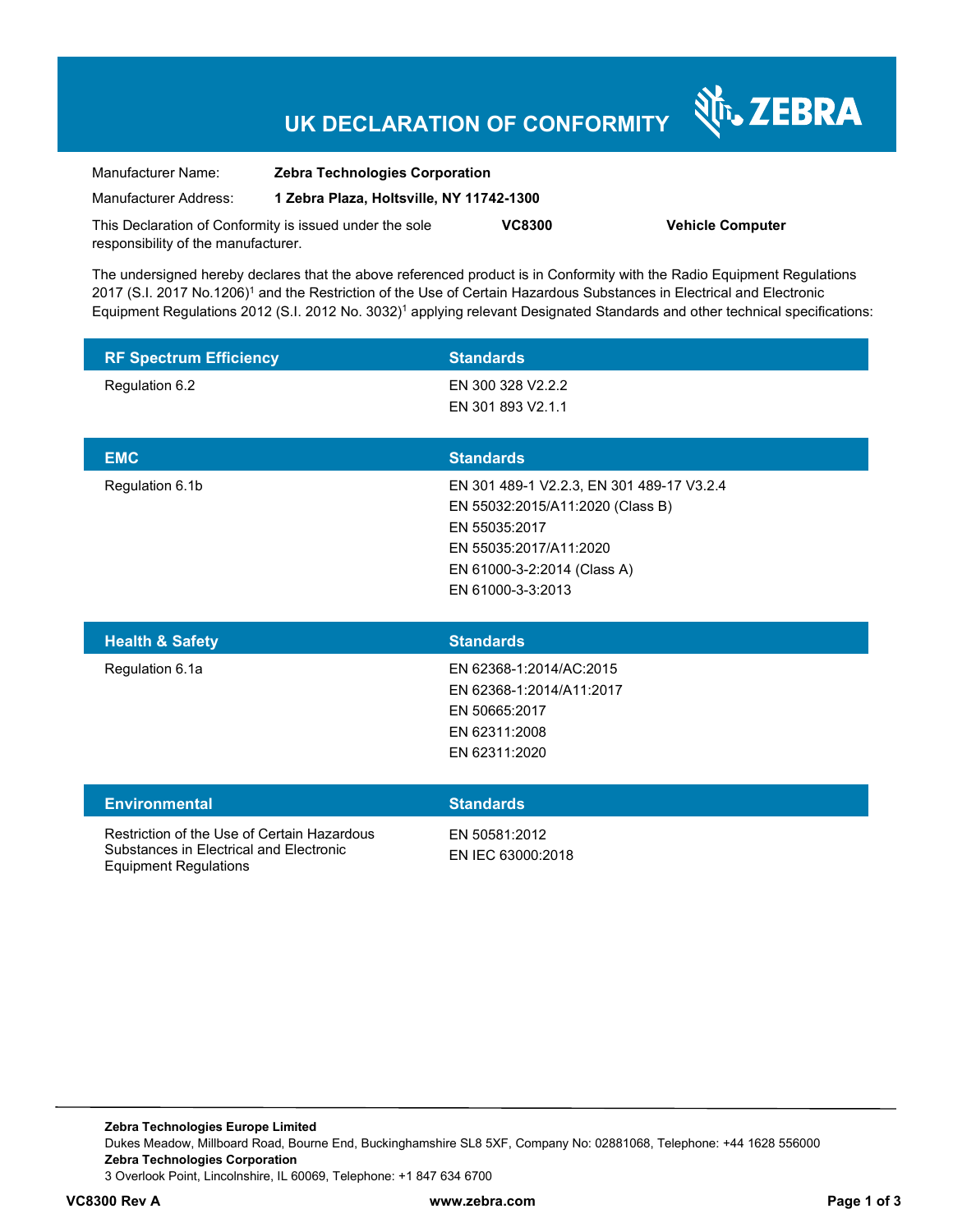## **UK DECLARATION OF CONFORMITY**



With regard to the Radio Equipment Regulations 2017 (S.I. 2017 No.1206)<sup>1</sup>, the conformity assessment procedure referred to in regulation 41(4)(a) and detailed in Schedule 2 has been followed.

 $^{\rm 1}$  As amended by applicable EU withdrawal legislation implemented at the time of issuing this declaration

### **Signed on behalf of Zebra Technologies Corporation**

*(Signature of authorized person)* Marco Belli Rev: A Sr. Manager, Regulatory **Date: 15 April 2021** Place: Bourne End, UK